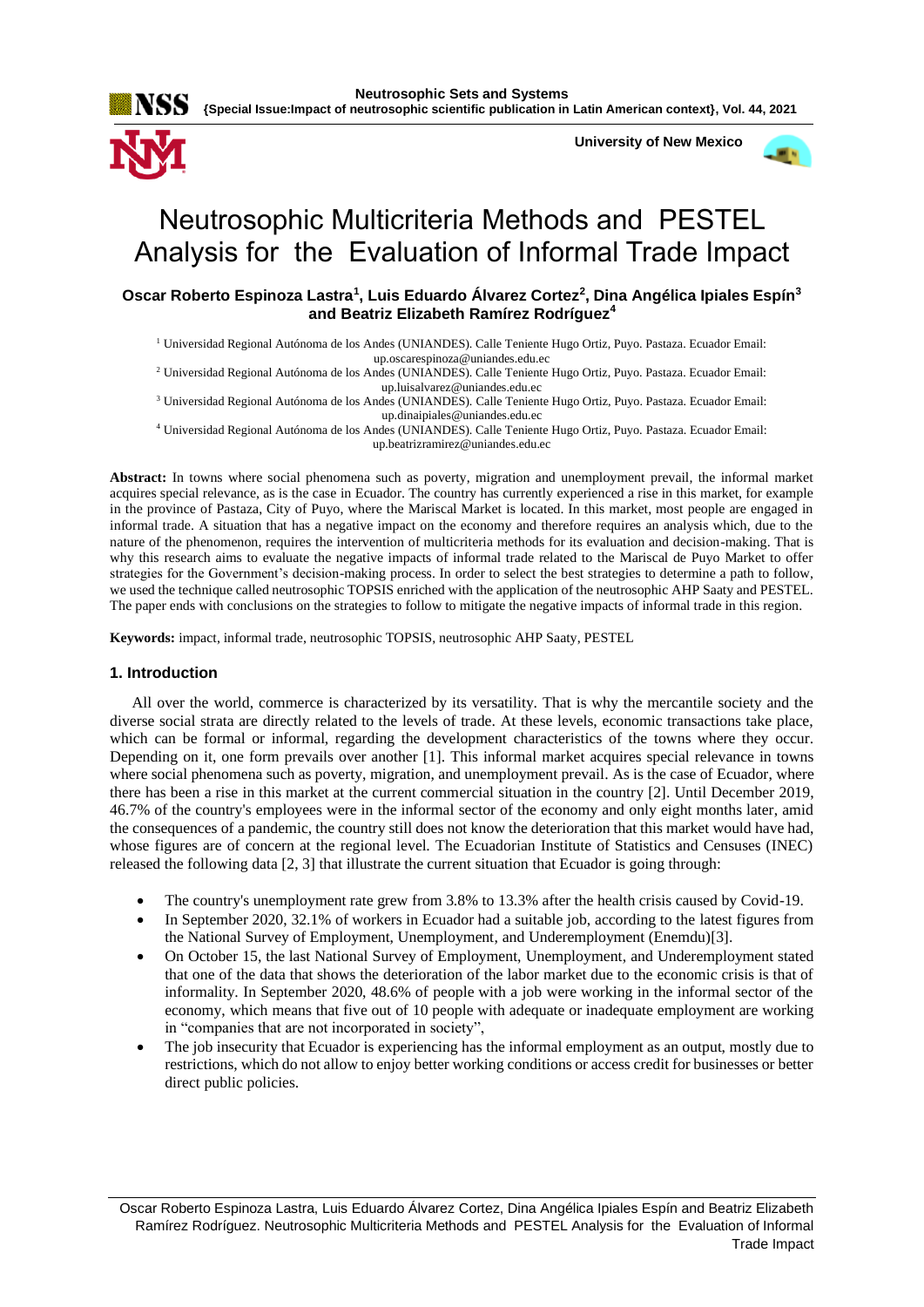

The loss of jobs in year-on-year terms turns into an increase in people who are unemployed or have an inappropriate job. The unemployment rate in one year went from 4.9% in September 2019, which meant 406,871 people, to 6.6% in the same month of 2020, which represents more than 522,620 citizens. The population group hardest hit by unemployment is that of women, because according to the INEC, the unemployment rate was 8% for women, while in the case of men it was only 5.7%[\[3\]](#page-8-2). The reality in numbers does not reflect the increase in the migration of people from formality to the informal market. It does not provide the authorities with many decision tools, which is detrimental to economically active people, since the government, not being accurately informed about this phenomenon, can't properly plan the economy[\[4\]](#page-8-3).

This situation takes place in the province of Pastaza, City of Puyo, where the Mariscal Market is located. In this market, most people are engaged in informal trade. Activity that is evident due to the increase in people who offer necessities in the streets surrounding the market. This implies competition in unfavorable conditions for those who carry out commercial activity in an orderly way and with the consequent payment of taxes, permits, rental fees, employees, and the risk of losing capital. A situation that has a negative impact on the economy and therefore requires an analysis which, due to the nature of the phenomenon, involves the intervention of multicriteria methods for its evaluation and decision-making.

According to the aforesaid, the objective of this paper is to evaluate the negative impacts of informal trade related to the Mariscal de Puyo Market in order to offer strategies for the Government's decision-making process. To select the best strategies to determine a path to follow, we used the technique called TOPSIS (Technique for Order Preference by Similarity to Ideal Solution). This technique is characterized by its effectiveness and the simplicity of its principle in solving multicriteria decision problems. To enrich this technique, the AHP (Hierarchical Analysis Process) is applied in its neutrosophic version and also the PESTEL method. The latter is a strategic analysis to determine the external environment that affects the following factors, namely, political, economic, sociocultural, technological, ecological, and legal, which allows the design of strategies to defend, take advantage of or adapt to anything that affects the sector [\[5\]](#page-8-4).

Neutrosophy is the branch of philosophy that studies the origin, nature and scope of neutralities. Logic and neutrosophic sets constitute generalizations of Zadeh's logic and fuzzy sets of Atanassov's intuitionist logic. The incorporation of the neutrosophic sets in AHP Saaty and TOPSIS guarantees that the uncertainty of decision making is taken into account, including indeterminacies. In both techniques, the experts will evaluate in linguistic and not numerical terms, which constitutes the most natural form of measurement for humans.[\[6-19\]](#page-8-5). From now on, the document will consist of several sections where we will be presenting the materials and methods, results and discussion, and finally, the conclusions reached. For the resolution of the mathematical exercise, the information will be processed as follows:



**Figure 2**. Process approach for the resolution of the exercise.

# **2 Materials and methods**

A multicriteria decision problem starts from the evaluation given by a group of experts on the subject, around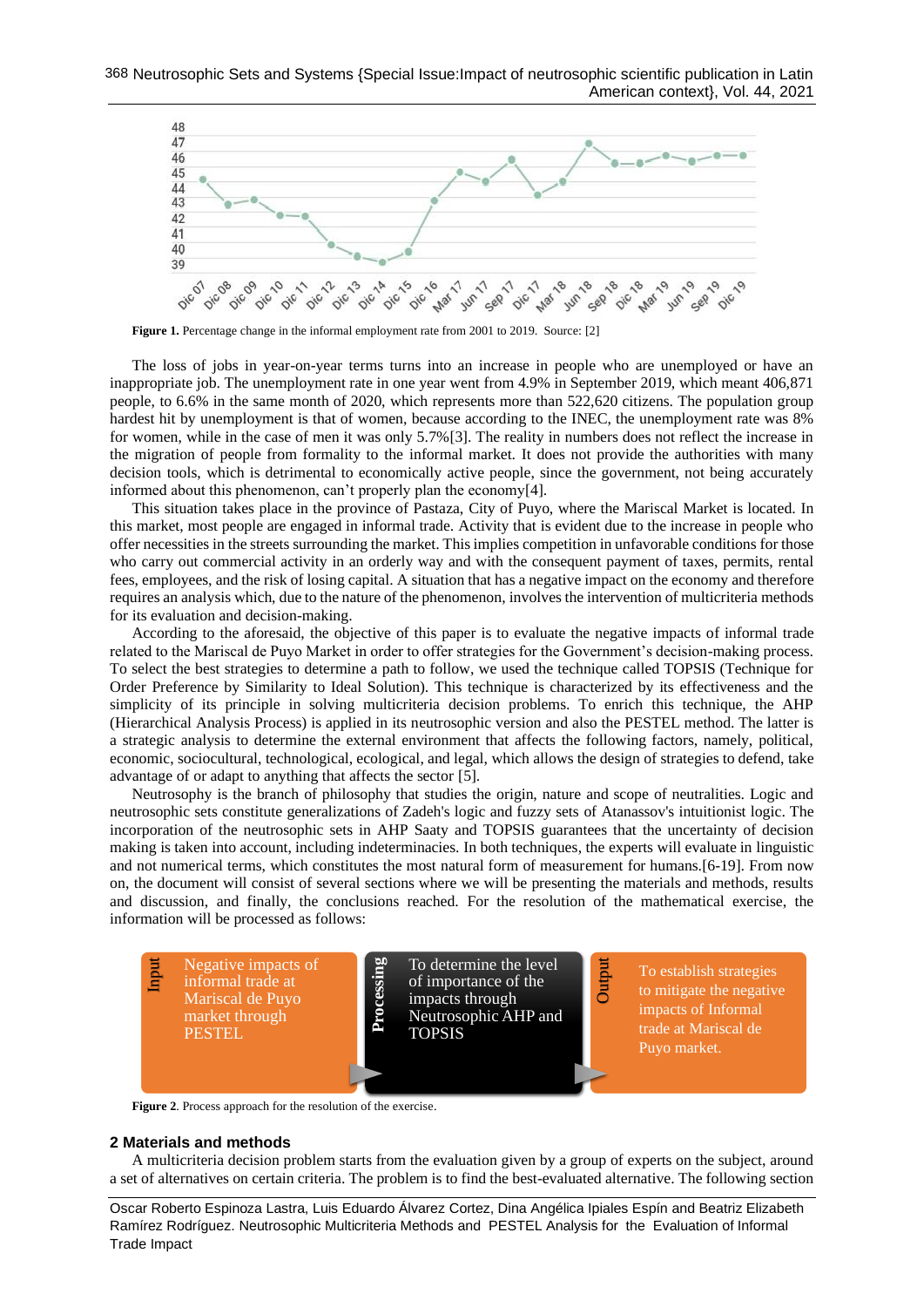describes the methods used throughout the current investigation to meet the specific objectives set. The methods used are listed below:

# PESTEL:

It is a strategic analysis technique to determine the external environment that affects the following factors, namely, political, economic, sociocultural, technological, ecological, and legal. It consists of determining the forces that affect the specific environment: sector, job market, target groups, competition, among others. It is a technique to analyze a business that allows and determines the context in which it operates, and at the same time, it allows the design of strategies to defend itself, takes advantage of, or adapt to anything that affects the sector [\[5,](#page-8-4) [20-22\]](#page-9-0).



**Figure 3.** Dimensions of the PESTEL analysis.

### AHP Saaty Neutrosophic:

Analytic Hierarchy Process (AHP Saaty): it was proposed by Thomas Saaty in 1980 [\[23\]](#page-9-1). It is one of the most widespread methods for solving multicriteria decision-making problems. This technique models the problem that leads to the formation of a representative hierarchy of the associated decision-making scheme. This hierarchy presents at the upper level the objective pursued in the solution of the problem and at the lower level, the different alternatives are included from which a decision must be made. The intermediate levels detail the set of criteria and attributes considered [\[24-36\]](#page-9-2).

For the description of the method, the following definitions must be presented:

Definition 1: ([\[37,](#page-9-3) [38\]](#page-9-4)) The *Neutrosophic set* N is characterized by three membership functions, which are the truth-membership function  $T_A$ , indeterminacy-membership function  $I_A$ , and falsehood-membership function  $F_A$ , where U is the Universe of Discourse and  $\forall x \in U$ ,  $T_A(x)$ ,  $I_A(x)$ ,  $F_A(x) \subseteq ]0, 1^+[$ , and  $0 \le inf T_A(x) + inf I_A(x) + inf$  $F_A(x) \leq \sup T_A(x) + \sup I_A(x) + \sup F_A(x) \leq 3^+$ . Notice that, according to the definition,  $T_A(x)$ ,  $I_A(x)$  and  $F_A(x)$  are real standard or non-standard subsets of  $]0, 1^+$  [and hence,  $T_A(x)$ ,  $I_A(x)$  and  $F_A(x)$  can be subintervals of [0, 1].

Definition 2: ([\[37,](#page-9-3) [38\]](#page-9-4)) The *Single-Valued Neutrosophic Set* (SVNS) N over U is A = [\[39\]](#page-9-5), where T<sub>A</sub>:U→[0, 1],  $I_A:U\rightarrow[0, 1]$ , and  $F_A:U\rightarrow[0, 1]$ ,  $0 \leq T_A(x) + I_A(x) + F_A(x) \leq 3$ . The *Single-Valued Neutrosophic Number* (SVNN) is represented by N = (t, I, f), such that  $0 \le t$ , I,  $f \le 1$  and  $0 \le t + I + f \le 3$ .

Definition 3: ([\[37,](#page-9-3) [38,](#page-9-4) [40,](#page-9-6) [41\]](#page-10-0)) the *single-valued trapezoidal neutrosophic number*, ã =  $\langle (a_1, a_2, a_3, a_4), \alpha_{\tilde{a}}, \beta_{\tilde{a}}, \gamma_{\tilde{a}} \rangle$ , is a neutrosophic set on ℝ, whose truth, indeterminacy and falsehood membership functions are defined as follows, respectively:

$$
T_{\tilde{a}}(x) = \begin{cases} \alpha_{\tilde{a}}(\frac{x-a_1}{a_2-a_1}), & a_1 \le x \le a_2 \\ \alpha_{\tilde{a}}(\frac{a_3-x}{a_3-a_2}), & a_2 \le x \le a_3 \\ \alpha_{\tilde{a}}(\frac{a_3-x}{a_3-a_2}), & a_3 \le x \le a_4 \\ 0, \text{ otherwise} \\ I_{\tilde{a}}(x) = \begin{cases} \frac{(a_2-x+\beta_{\tilde{a}}(x-a_1))}{a_2-a_1}, & a_1 \le x \le a_2 \\ \beta_{\tilde{a}}(\frac{x-a_2+\beta_{\tilde{a}}(a_3-x)}{a_2-a_2}), & a_3 \le x \le a_4 \\ 1, & \text{otherwise} \end{cases} \qquad (2)
$$
\n
$$
F_{\tilde{a}}(x) = \begin{cases} \frac{(a_2-x+\gamma_{\tilde{a}}(x-a_1))}{a_2-a_1}, & a_1 \le x \le a_2 \\ \gamma_{\tilde{a}}(\frac{x-a_2+\gamma_{\tilde{a}}(a_3-x)}{a_2-a_1}), & a_1 \le x \le a_2 \\ \gamma_{\tilde{a}}(\frac{x-a_2+\gamma_{\tilde{a}}(a_3-x)}{a_3-a_2}), & a_3 \le x \le a_4 \\ 1, & \text{otherwise} \end{cases} \qquad (3)
$$

Where,  $\alpha_{\tilde{a}}, \beta_{\tilde{a}}, \gamma_{\tilde{a}} \in [0, 1]$  a<sub>1</sub>, a<sub>2</sub>, a<sub>3</sub>, a<sub>4</sub>  $\in \mathbb{R}$ a<sub>1</sub>  $\leq a_2 \leq a_3 \leq a_4$ 

Oscar Roberto Espinoza Lastra, Luis Eduardo Álvarez Cortez, Dina Angélica Ipiales Espín and Beatriz Elizabeth Ramírez Rodríguez. Neutrosophic Multicriteria Methods and PESTEL Analysis for the Evaluation of Informal Trade Impact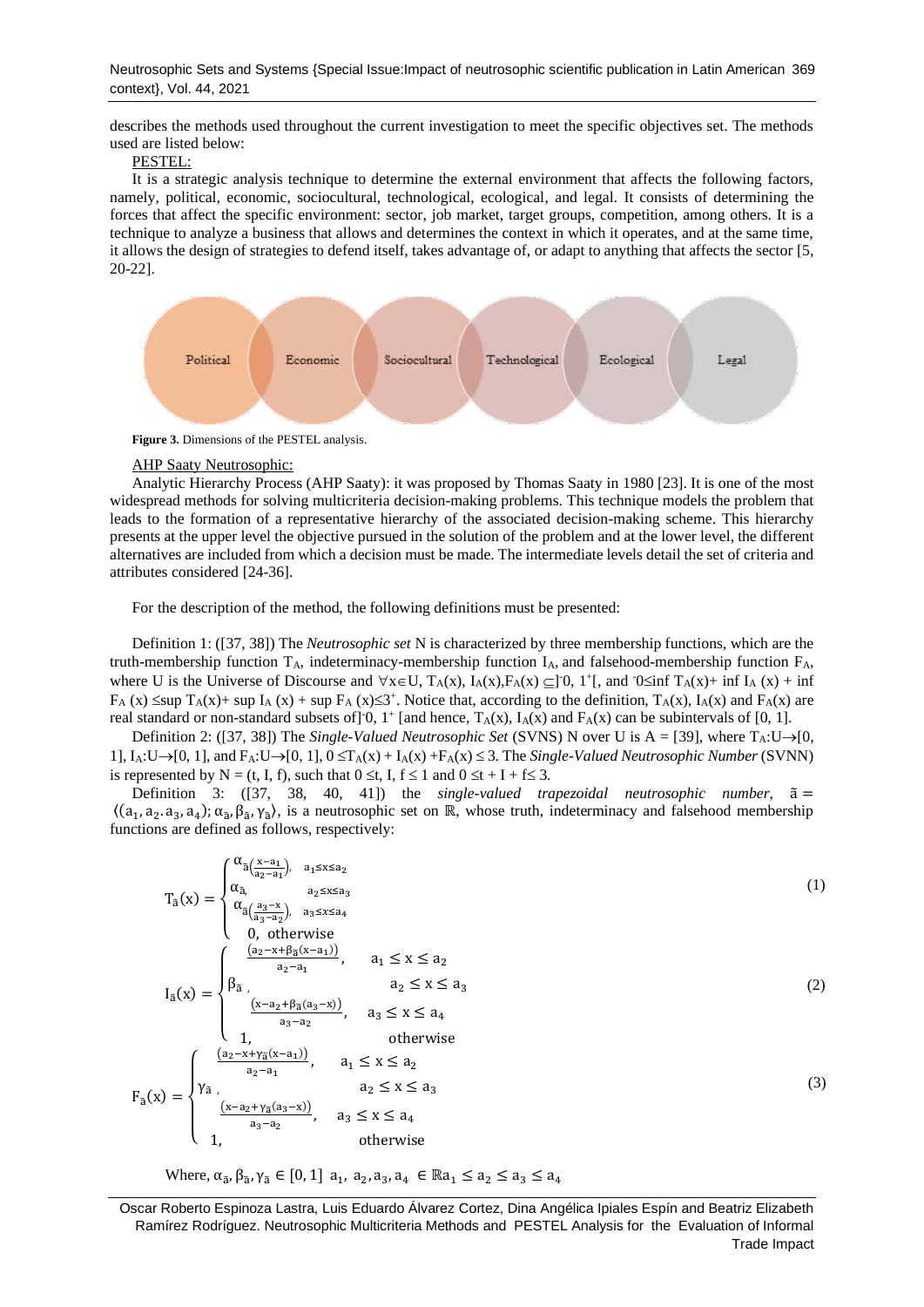Definition 4: ([\[37,](#page-9-3) [38,](#page-9-4) [40,](#page-9-6) [41\]](#page-10-0)) given  $\tilde{a} = \langle (a_1, a_2, a_3, a_4); \alpha_{\tilde{a}}, \beta_{\tilde{a}}, \gamma_{\tilde{a}} \rangle$  and  $\tilde{b} = \langle (b_1, b_2, b_3, b_4); \alpha_{\tilde{b}}, \beta_{\tilde{b}}, \gamma_{\tilde{b}} \rangle$  two single-valued trapezoidal neutrosophic numbers and  $\lambda$  any non-null number in the real line. Then, the following operations are defined:

Addition:  $\tilde{a} + \tilde{b} = \langle (a_1 + b_1, a_2 + b_2, a_3 + b_3, a_4 + b_4); \alpha_{\tilde{a}} \wedge \alpha_{\tilde{b}}, \beta_{\tilde{a}} \vee \beta_{\tilde{b}}, \gamma_{\tilde{a}} \vee \gamma_{\tilde{b}} \rangle$ Subtraction:  $(4)\tilde{a} - \tilde{b} = \langle (a_1 - b_4, a_2 - b_3, a_3 - b_2, a_4 - b_1) \rangle \alpha_{\tilde{a}} \wedge \alpha_{\tilde{b}}, \beta_{\tilde{a}} \vee \beta_{\tilde{b}}, \gamma_{\tilde{a}} \vee \gamma_{\tilde{b}} \rangle$ Inversion:  $\tilde{a}^{-1} = \langle (a_4^{-1}, a_3^{-1}, a_2^{-1}, a_1^{-1}); \alpha_{\tilde{a}}, \beta_{\tilde{a}}, \gamma_{\tilde{a}} \rangle$  where  $a_1, a_2, a_3, a_4 \neq 0$ Multiplication by a scalar number:

 $\lambda \tilde{a} = \begin{cases} \left\{ \left( (\lambda a_1, \lambda a_2, \lambda a_3, \lambda a_4); \alpha_{\tilde{a}}, \beta_{\tilde{a}}, \gamma_{\tilde{a}} \right), & \lambda > 0 \\ \left( \lambda a_1, \lambda a_2, \lambda a_3, \lambda a_4 \right); \alpha_{\tilde{a}}, \beta_{\tilde{a}}, \gamma_{\tilde{a}} \right), & \lambda > 0 \end{cases}$  $\langle (\lambda a_4, \lambda a_3, \lambda a_2, \lambda a_1); \alpha_{\tilde{a}}, \beta_{\tilde{a}}, \gamma_{\tilde{a}} \rangle, \quad \lambda < 0$ 

Definitions 3 and 4 refer to single-valued triangular neutrosophic number when the condition  $a_2 = a_3$ , [\[42-44\]](#page-10-1). For simplicity, we use the linguistic scale of triangular neutrosophic numbers (see Table 1 and compare it with the scale defined in [\[45\]](#page-10-2). The hierarchical analytical process was proposed by Thomas Saaty in 1980 [\[23\]](#page-9-1). This technique models the problem that leads to the formation of a hierarchy representative of the associated decisionmaking scheme [\[24,](#page-9-2) [25\]](#page-9-7). The formulation of the decision-making problem in a hierarchical structure is the first and main stage. This stage is where the decision-maker must break down the problem into its relevant components[\[46\]](#page-10-3), [\[47,](#page-10-4) [48\]](#page-10-5). The hierarchy is constructed so that the elements are of the same order of magnitude and can be related to some of the next levels. In a typical hierarchy, the highest level locates the problem of decision-making. The elements that affect decision-making are represented at the intermediate level, the criteria occupying the intermediate levels. At the lowest level, the decision options are placed [\[49\]](#page-10-6). The levels of importance or weighting of the criteria are estimated using paired comparisons between them. This comparison is carried out using a scale, as expressed in equation (6) [\[50\]](#page-10-7).

$$
S = \left\{ \frac{1}{9}, \frac{1}{7}, \frac{1}{5}, \frac{1}{3}, 1, 3, 5, 7, 9 \right\}
$$
(5)

We can find in [\[45\]](#page-10-2) the theory of the AHP technique in a neutrosophic framework. Thus, we can model the indeterminacy of decision-making by applying neutrosophic AHP or NAHP for short. Equation 7 contains a generic neutrosophic pair-wise comparison matrix for NAHP.

$$
\widetilde{A} = \begin{bmatrix} \widetilde{1} & \widetilde{a}_{12} & \cdots & \widetilde{a}_{1n} \\ \vdots & \ddots & \vdots \\ \widetilde{a}_{n1} & \widetilde{a}_{n2} & \cdots & \widetilde{1} \end{bmatrix}
$$
\n(6)

Matrix  $\tilde{A}$  must satisfy condition  $\tilde{a}_{ji} = \tilde{a}_{ij}^{-1}$ , based on the inversion operator of Definition 4.

To convert neutrosophic triangular numbers into crisp numbers, there are two indexes defined in [\[45\]](#page-10-2). They are the so-called score and accuracy indexes, respectively, see Equations 8 and 9:

$$
S(\tilde{a}) = \frac{1}{8} [a_1 + a_2 + a_3] (2 + \alpha_{\tilde{a}} - \beta_{\tilde{a}} - \gamma_{\tilde{a}})
$$
\n(7)

$$
A(\tilde{a}) = \frac{1}{8} [a_1 + a_2 + a_3] (2 + \alpha_{\tilde{a}} - \beta_{\tilde{a}} + \gamma_{\tilde{a}})
$$
\n(8)

| Saaty's scale | <b>Definition</b>                        | <b>Neutrosophic Triangular Scale</b>                      |
|---------------|------------------------------------------|-----------------------------------------------------------|
|               | Equally influential                      | $\tilde{1} = \langle (1,1,1); 0.50, 0.50, 0.50 \rangle$   |
| 3             | Slightly influential                     | $\tilde{3} = \langle (2,3,4); 0.30, 0.75, 0.70 \rangle$   |
| 5             | Strongly influential                     | $\tilde{5} = \langle (4, 5, 6); 0.80, 0.15, 0.20 \rangle$ |
|               | Very strongly influential                | $\tilde{7} = \langle (6, 7, 8); 0.90, 0.10, 0.10 \rangle$ |
| 9             | Absolutely influential                   | $\tilde{9} = \langle (9, 9, 9); 1.00, 1.00, 1.00 \rangle$ |
| 2, 4, 6, 8    | Sporadic values between two close scales | $\tilde{2} = \langle (1,2,3); 0.40, 0.65, 0.60 \rangle$   |
|               |                                          | $\tilde{4} = \langle (3, 4, 5); 0.60, 0.35, 0.40 \rangle$ |
|               |                                          | $\tilde{6} = \langle (5,6,7); 0.70, 0.25, 0.30 \rangle$   |
|               |                                          | $\tilde{8} = \langle (7,8,9); 0.85, 0.10, 0.15 \rangle$   |

**Table 1**. Saaty's scale translated to a neutrosophic triangular scale.

## **Step 1** Select a group of experts.

**Step 2** Structure the neutrosophic pair-wise comparison matrix of factors, sub-factors, and strategies, through the linguistic terms shown in Table 1.

The neutrosophic scale is attained according to expert opinions[\[51\]](#page-10-8). The neutrosophic pair-wise comparison matrix of factors, sub-factors, and strategies are as described in Equation 6.

**Step 3** Check the consistency of experts' judgments.

If the pair-wise comparison matrix has a transitive relation, i.e.,  $a_{ik} = a_{ij}a_{jk}$  for all i,j, and k, then the comparison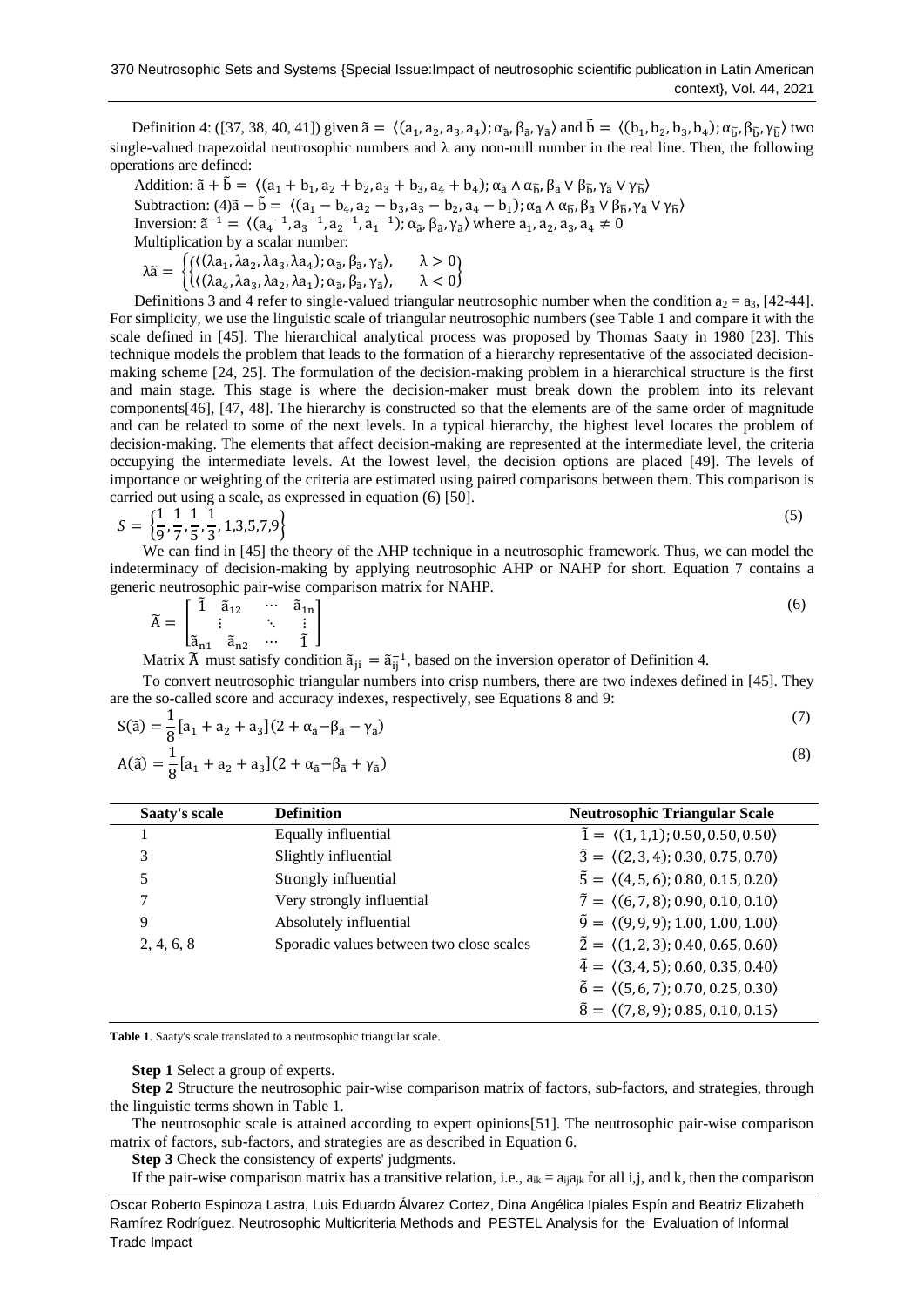matrix is consistent, focusing only on the lower, median, and upper values of the triangular neutrosophic number of the comparison matrix.

**Step 4.** Calculate the weight of the factors from the neutrosophic pair-wise comparison matrix, by transforming it to a deterministic matrix using Equations 9 and 10. To get the score and the accuracy degree of  $\tilde{a}_{ii}$  the following equations are used:

$$
S(\tilde{a}_{ji}) = \frac{1}{S(\tilde{a}_{ij})}
$$
  
\n
$$
A(\tilde{a}_{ji}) = \frac{1}{A(\tilde{a}_{ij})}
$$
\n(9)

With compensation by accuracy degree of each triangular neutrosophic number in the neutrosophic pair-wise comparison matrix, we derive the following deterministic matrix:

$$
A = \begin{bmatrix} 1 & a_{12} & \cdots & a_{1n} \\ \vdots & \ddots & \vdots \\ a_{n1} & a_{n2} & \cdots & 1 \end{bmatrix}
$$
 (11)

Determine the ranking of priorities, namely the Eigen Vector X, from the previous matrix:

1. Normalize the column entries by dividing each entry by the sum of the column.

2. Take the total of the row averages.

Note that Step 3 refers to consider the use of the calculus of the Consistency Index (CI) when applying this technique, which is a function depending on  $\lambda_{\text{max}}$ , the maximum eigenvalue of the matrix. Saaty establishes that consistency of the evaluations can be determined by the equation:

| $CI = \frac{\lambda_{\text{max}} - n}{n - 1}$ [52],<br>where n is the order of the matrix. In addition, the Consistency Ratio (CR) is defined by equation: |  |  |  |  |  |  |  |  |  | H 2 |
|------------------------------------------------------------------------------------------------------------------------------------------------------------|--|--|--|--|--|--|--|--|--|-----|
| $CR = \frac{CI}{I}$<br>RI is given in Table 2.                                                                                                             |  |  |  |  |  |  |  |  |  |     |
| Order (n)                                                                                                                                                  |  |  |  |  |  |  |  |  |  |     |

RI 0 0 0.52 0.89 1.11 1.25 1.35 1.40 1.45 1.49

**Table 2.** RI associated with every order.

If  $CR \leq 0.1$  we may consider that experts' evaluation is sufficiently consistent and hence we can proceed to use NAHP. We apply this procedure to matrix "*A*" in Equation 12.

## **TOPSIS**

In the case of TOPSIS, the selection is based on finding the alternative that is closest to the ideal solution and in turn moves further away to the worst solution. It was developed by Hwang and Yoon in 1981 and is based on the concept that a given alternative should be located at the shortest distance from an ideal alternative that represents the best (positive ideal or simply ideal), and at the greatest distance from an ideal alternative that represents the worst (negative ideal or anti-ideal) [\[53-60\]](#page-10-10). This method had its evolution towards Neutrosophy, so in this paper, linguistic terms will be associated with Single-Valued Neutrosophic Numbers (SVNN), so that experts can carry out their assessments in linguistic terms, which is more natural. Therefore, the scales shown in Table 3 will be taken into account.

| Linguistic term          | <b>SVNN</b>        |
|--------------------------|--------------------|
| Very Important (VI)      | (0.9, 0.1, 0.1)    |
| Important $(I)$          | (0.75, 0.25, 0.20) |
| Medium $(M)$             | (0.50, 0.50, 0.50) |
| Not Important (NI)       | (0.35, 0.75, 0.80) |
| Very Not Important (NVI) | (0.10, 0.90, 0.90) |

**Table 3.** Linguistic terms represent the evaluation of the criteria in the alternatives.

The TOPSIS method for SVNN consists of the following, assuming that  $A = \{p_1, p_2, \ldots, p_m\}$  is a set of alternatives and G={β\_1,β\_2,…,β\_n } is a set of criteria, where the following steps will be carried out:

Oscar Roberto Espinoza Lastra, Luis Eduardo Álvarez Cortez, Dina Angélica Ipiales Espín and Beatriz Elizabeth Ramírez Rodríguez. Neutrosophic Multicriteria Methods and PESTEL Analysis for the Evaluation of Informal Trade Impact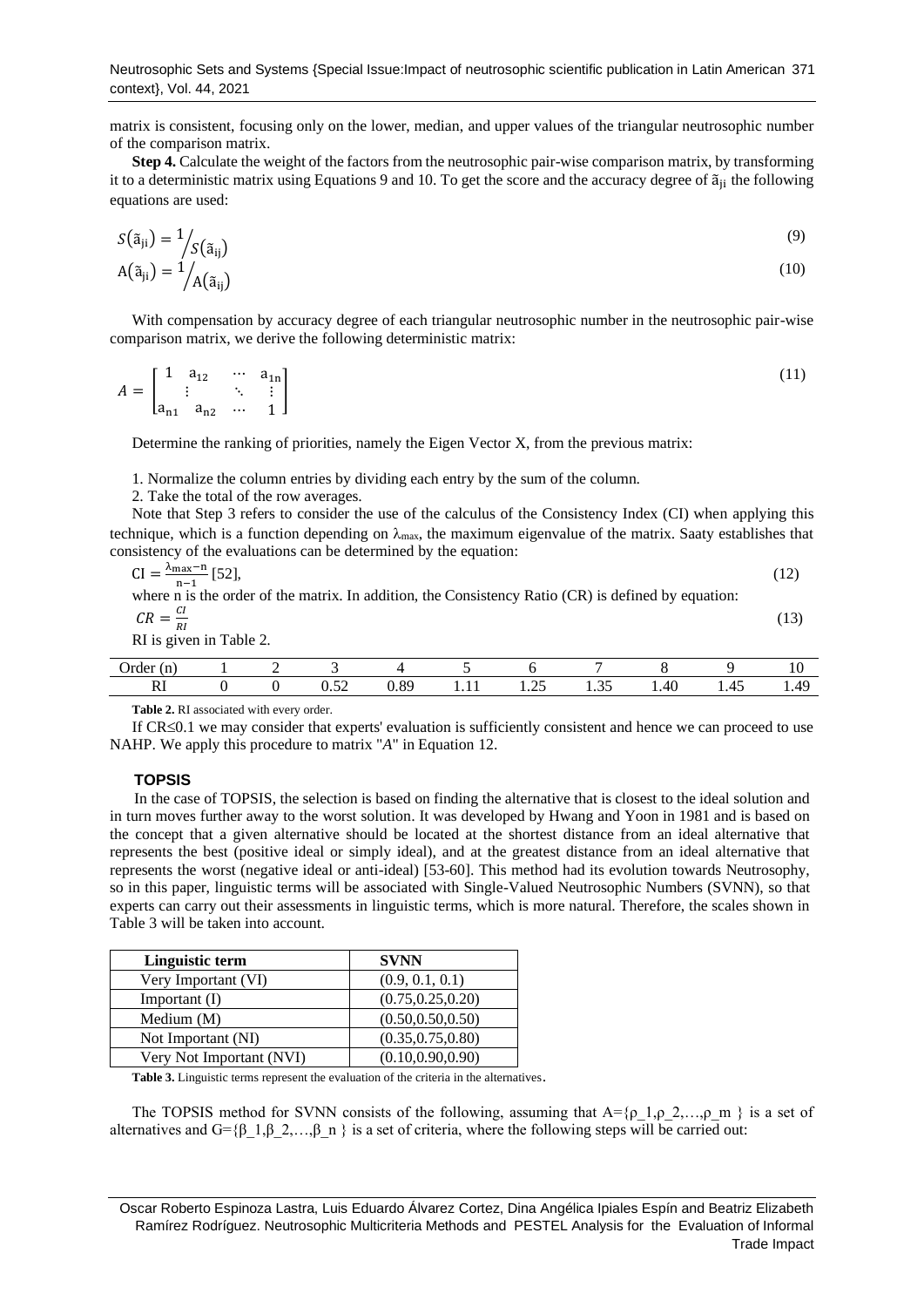

**Figure 4.** TOPSIS steps.

### **Step 1:** Establish a performance matrix

In this step, we proceed to the construction of the neutrosophic decision matrix of aggregated unique values. Which is used to aggregate all individual evaluations. Each  $d_{ij}$  is calculated as the aggregation of the evaluations given by each expert  $(u_{ij}^t, r_{ij}^t, v_{ij}^t)$  using the weights of the AHP Saaty of each criterion with the help of equations 7 and 8 and tables 1 and 2. In this way, a matrix  $D = (d_{ij})_{ij}$  is obtained, where each  $d_{ij}$  is a SVNN (i = 1,2, .., m; j =  $1,2,..., n$ ).

**Step 2**: Normalize the decision matrix

Suppose that the weight of each criterion is given by  $W = (w_1, w_2, ..., w_n)$ , where w<sub>i</sub> denotes the relative importance of criterion w<sub>j</sub>. If  $w_j^t = (a_j^t, b_j^t, c_j^t)$  is the evaluation of criterion w<sub>j</sub> by the t-th expert. Then Equation 13 is used to add the  $w_j^t$  with the weights. The construction of the normalized matrix will be as follows:

$$
w_{ij} = \frac{f_{ij}}{\sqrt{\sum_{j=1}^{n} f_{ij}^2}}\tag{14}
$$

Where: wij is the normalized value for the qualification of alternative i against criterion j and  $f_{ii}$  is the indicator of each alternative i against each indicator j.

**Step 3:** Calculate the weight normalized decision matrix

We proceed to the construction of the neutrosophic decision matrix of the single values weighted mean with respect to the criteria.

$$
D^* = D^*W, \text{ where } d_{ij}^* = w_j * d_{ij} = (a_{ij}, b_{ij}, c_{ij})
$$
\n(15)

*Step 4: Determine the positive ideal and negative ideal solutions*

$$
s^{+} = (x_{1}^{+}, x_{2}^{+}, \dots x_{j+l}^{+}) \text{ that is to say, } s_{i}^{+} = \left(\frac{1}{3} \sum_{j=1}^{n} \left\{ \left(a_{ij} - a_{j}^{+}\right)^{2} + \left(b_{ij} - b_{j}^{+}\right)^{2} + \left(c_{ij} - c_{j}^{+}\right)^{2}\right\} \right)^{\frac{1}{2}}
$$
(16)

$$
s^{-} = (x_1^{-}, x_2^{-}, \dots x_{j+l}^{-}) \text{ that is to say, } s_i^{-} = \left(\frac{1}{3} \sum_{j=1}^n \left\{ (a_{ij} - a_j^{-})^2 + (b_{ij} - b_j^{-})^2 + (c_{ij} - c_j^{-})^2 \right\} \right)^{\frac{1}{2}}
$$
(17)

*Step 5: Calculation of the distances to the ideal positive and negative SVNN solutions.* **With the help of** Equation 6, the following Equations are calculated:

$$
\rho(A^k, A^+) = \|w * (TA^k - TA^+)\|
$$
\n(18)

$$
\rho(A^k, A^-) = \|w * (TA^k - TA^-)\|
$$
\n(19)

**Step 6:** Calculate the relative closeness to the ideal solution

To calculate the Relative Proximity Index (Ri), it is done as follows: the proximity coefficient of each alternative is calculated concerning the positive and negative ideal solutions.

$$
Ri(A^k, A^i) = \frac{\rho(A^k, A^+)}{\rho(A^k, A^+) + \rho(A^k, A^-)}
$$
(20)

**Step 7:** Rank the preference order

The alternatives are ordered from highest to lowest, under the condition that  $\mathrm{Ri}\rightarrow 1$  is the optimal solution.

#### **3 RESULTS**

In the following section, we preferred to start with the establishment of the negative impacts caused by the rise of informal trade in the specific region of the Mariscal de Puyo market. Which will be exposed by the PESTEL technique as follows: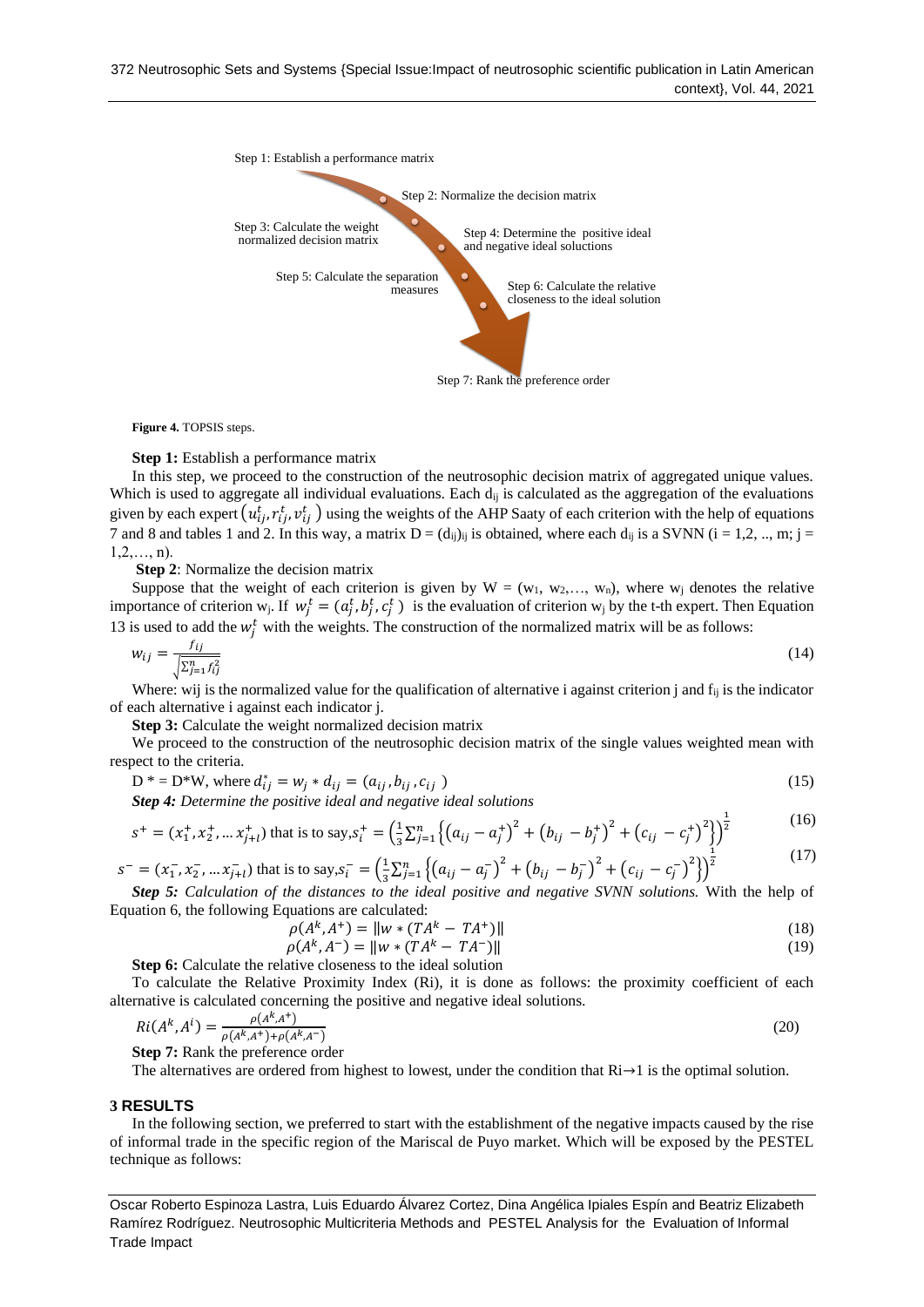## Political

• Little control by the authorities, sistematically failing to comply with current regulations on the use of public space, commerce and tax legistation.

## Economic

- Survival economy: employees survive on precarious and informal jobs
- It imposes a reduction in hours and wages.
- It does not aim efforts towards an adecuate formalization of the company, the nation remains excent from receiving the economic contributions from the taxes that legally must have been reported.
- Puts the formalized sector at a competitive disadvantage, being them who are subject to laws, regulations, rules and agreements that bring along a tax payment responsability.

#### Social

- People get used to buying cheap products without worrying about its legal origin.
- Not being used to formal working hours, which leads to a trend of not to apply for formal jobs.
- Invasion of public and private space.
- Riots between mechants arguing about space, prices, offers.

#### Technological

•No impacts are detected in this regard.

## **Ecological**

- They ilegally sell products that are usually comming from not eco-friendly sources.
- They don't opt for products certified with environmental labels.

#### Legal

- •They offer similar products to the pedestrians, occupying the public space and not respecting the legal right to purchase.
- Informal and non-contractual relations between employers and employees without any social segurity or legal support.
- They are not supported by any documents, so profit margin might be increased.

**Figure 5.** Impacts caused by informal trade in the Mariscal de Puyo market.

To continue with the analysis, the experts who will take part in the team for the evaluation of the impacts will be determined using the AHP Saaty and TOPSIS multicriteria techniques:

- Formal and informal market traders
- Neighbors of the area
- Local government officials

We proceed to verify whether we are in the presence of an uncertainty problem. For this, the following is established: Set of criteria:  $C = \{c_1 ... c_8\}$ ;  $m \ge 1$ ;  $\forall C m \notin \emptyset$ ,  $1 \le m \le 6$ ; Expert set:  $E = \{e_1 ... e_{12}\}$ ;  $n \ge 0$ 1;  $\forall E m \notin \emptyset$ ,  $1 \le m \le 58$ ; Set of alternatives:  $A = \{a_1 ... a_{12}\}$ ;  $k \ge 1$ ;  $\forall Ak \notin \emptyset$ ,  $1 \le k \le 6$ . This verifies the need for the interaction of neutrosophy as a science that studies the indeterminacies that may exist in these cases. Then it leads to the execution of multicriteria techniques from the neutrosophic perspective.

Neutrosophic AHP Saaty to determine weights of the criteria on which the experts will be based to evaluate the alternatives of primary indicators:

| Criteria                     | Product<br>or service | <b>Business location</b>          | Origin of the<br><b>business</b>  | <b>Areas covered</b>          | Predominant<br>gender             | <b>Stay time</b>                  |
|------------------------------|-----------------------|-----------------------------------|-----------------------------------|-------------------------------|-----------------------------------|-----------------------------------|
| <b>Product or</b><br>service |                       | $(6.7.8)$ ;<br>$0.90.0.10.0.10\}$ | $(6.7.8)$ :<br>$0.90.0.10.0.10\}$ | (6.7.8)<br>$0.90.0.10.0.10\}$ | $(7,8.9)$ :<br>$0.85.0.10.0.15\}$ | $(5,6,7)$ ;<br>0.70.0.25.0.30     |
| <b>Business</b><br>location  |                       |                                   | $(2,3,4)$ :<br>0.30.0.75.0.70     | $(4,5,6)$ ;<br>0.80.0.15.0.20 | $(3,4,5)$ :<br>0.60.0.35.0.40     | $(6,7,8)$ ;<br>$0.90.0.10.0.10\}$ |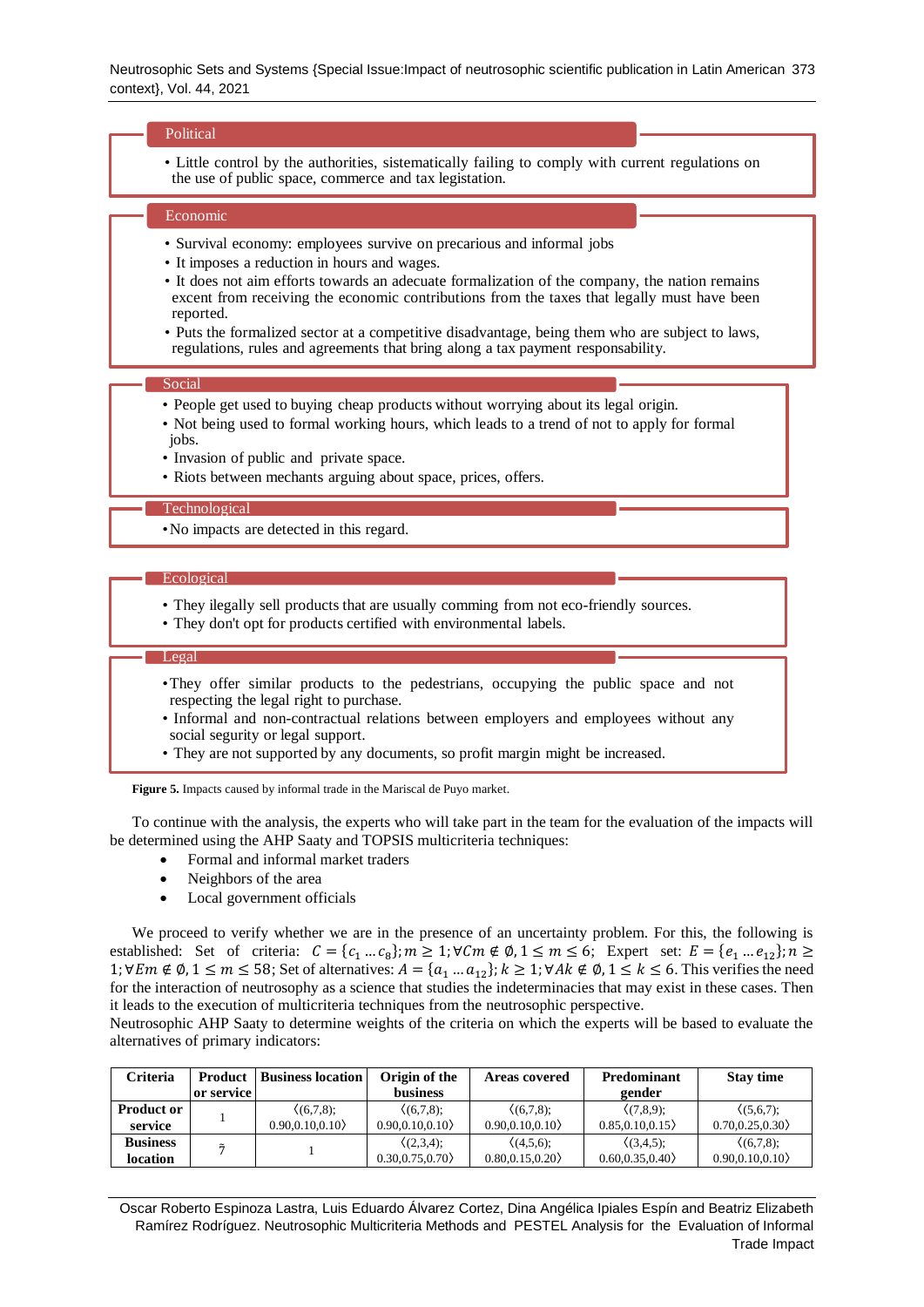# 374 Neutrosophic Sets and Systems {Special Issue:Impact of neutrosophic scientific publication in Latin American context}, Vol. 44, 2021

| Origin of the<br><b>business</b> | $\tilde{ }$ |  | (2,3,4);<br>0.30, 0.75, 0.70 | (2,3,4);<br>0.30, 0.75, 0.70           | (2,3,4);<br>0.30, 0.75, 0.70           |
|----------------------------------|-------------|--|------------------------------|----------------------------------------|----------------------------------------|
| <b>Areas</b><br>covered          |             |  |                              | $\langle (1,1,1);$<br>0.50, 0.50, 0.50 | (2,3,4);<br>0.30, 0.75, 0.70           |
| Predominant<br>gender            | ã           |  |                              |                                        | $\langle (1,1,1);$<br>0.50, 0.50, 0.50 |
| <b>Stay time</b>                 |             |  |                              |                                        |                                        |

**Table 4.** Paired matrix Neutrosophic AHP Saaty.

| <b>Criteria</b>                    | Product<br>or service | <b>Business</b><br>location | Origin of<br>the business | <b>Areas</b><br>covered | Predomina<br>nt gender | <b>Stay time</b> | <b>WEIGHT</b> | Ax   | Approx.<br><b>Weight Eigenvalues</b> |
|------------------------------------|-----------------------|-----------------------------|---------------------------|-------------------------|------------------------|------------------|---------------|------|--------------------------------------|
| <b>Product or</b><br>service       | 0.60                  | 0.79                        | 0.62                      | 0.42                    | 0.48                   | 0.30             | 0.5138        | 3.92 | 7.6322                               |
| <b>Business</b><br><b>location</b> | 0.08                  | 0.10                        | 0.21                      | 0.30                    | 0.22                   | 0.37             | 0.2148        | 1.46 | 6.7752                               |
| Origin of the<br><b>business</b>   | 0.08                  | 0.04                        | 0.08                      | 0.14                    | 0.14                   | 0.12             | 0.1143        | 0.73 | 6.3841                               |
| <b>Areas</b><br>covered            | 0.08                  | 0.02                        | 0.03                      | 0.06                    | 0.05                   | 0.12             | 0.0648        | 0.40 | 6.1512                               |
| Predominant<br>gender              | 0.07                  | 0.03                        | 0.03                      | 0.06                    | 0.05                   | 0.05             | 0.0482        | 0.31 | 6.4916                               |
| <b>Stav time</b>                   | 0.10                  | 0.01                        | 0.03                      | 0.02                    | 0.06                   | 0.05             | 0.0438        | 0.27 | 6.1158                               |

**Table 5.** Determination of criteria weights applying the Neutrosophic AHP method.

The analysis of the consistency of the method showed that its own value is 6.59171, IC = 0.12, and RC = 0.09, so it is confirmed that the exercise was correct.

| <b>Alternative</b> | <b>Product or</b>  | <b>Business</b>   | Origin of the     | <b>Areas</b>      | Predominant       | <b>Stay time</b>  |
|--------------------|--------------------|-------------------|-------------------|-------------------|-------------------|-------------------|
| s / Criteria       | service            | location          | business          | covered           | gender            |                   |
| P                  | (0.75, 0.25, 0.20) | (0.75, 0.25, 0.2) | (0.75, 0.25, 0.2) | (0.75, 0.25, 0.2) | (0.75, 0.25, 0.2) | (0.75, 0.25, 0.2) |
|                    |                    | ()                | O.                |                   | ()                | $\cup$            |
| E                  | (0.9, 0.1, 0.1)    | (0.9, 0.1, 0.1)   | (0.9, 0.1, 0.1)   | (0.9, 0.1, 0.1)   | (0.9, 0.1, 0.1)   | (0.9, 0.1, 0.1)   |
| S                  | (0.9, 0.1, 0.1)    | (0.75, 0.25, 0.2) | (0.9, 0.1, 0.1)   | (0.9, 0.1, 0.1)   | (0.75, 0.25, 0.2) | (0.9, 0.1, 0.1)   |
|                    |                    |                   |                   |                   |                   |                   |
| т                  | (0.35, 0.75, 0.80) | (0.35, 0.75, 0.8) | (0.35, 0.75, 0.8) | (0.35, 0.75, 0.8) | (0.35, 0.75, 0.8) | (0.35, 0.75, 0.8) |
|                    |                    | $\Omega$          |                   |                   |                   |                   |
| E                  | (0.50, 0.50, 0.50) | (0.50, 0.50, 0.5) | (0.50, 0.50, 0.5) | (0.50, 0.50, 0.5) | (0.50, 0.50, 0.5) | (0.50, 0.50, 0.5) |
|                    |                    |                   | O.                |                   |                   | $\cup$            |
| L                  | (0.9, 0.1, 0.1)    | (0.75, 0.25, 0.2) | (0.75, 0.25, 0.2) | (0.9, 0.1, 0.1)   | (0.75, 0.25, 0.2) | (0.9, 0.1, 0.1)   |
|                    |                    |                   |                   |                   |                   |                   |

# **Neutrosophic TOPSIS**

**Table 6.** Performance matrix

| Alternatives/<br><b>Criteria</b> | Product<br><sub>or</sub><br>service | <b>Business</b><br>location | Origin of<br>the<br><b>business</b> | <b>Areas</b><br>covered | <b>Predominant</b><br>gender | <b>Stay</b><br>time | $D +$    | D-    | Ri    | <b>Hierarchy</b><br>order |
|----------------------------------|-------------------------------------|-----------------------------|-------------------------------------|-------------------------|------------------------------|---------------------|----------|-------|-------|---------------------------|
| P                                | 0.420                               | 0.494                       | 0.404                               | 0.456                   | 0.491                        | 0.438               | 0.029    | 0.100 | 0.772 | 4                         |
| E                                | 0.489                               | 0.420                       | 0.505                               | 0.485                   | 0.427                        | 0.487               | $\Omega$ | 0.130 |       |                           |
| S                                | 0.489                               | 0.525                       | 0.505                               | 0.485                   | 0.534                        | 0.487               | 0.008    | 0.128 | 0.938 | 2                         |
| T                                | 0.195                               | 0.210                       | 0.202                               | 0.097                   | 0.106                        | 0.097               | 0.128    | 0.001 | 0.013 | 6                         |
| E                                | 0.274                               | 0.284                       | 0.262                               | 0.291                   | 0.309                        | 0.292               | 0.094    | 0.035 | 0.272 | 5                         |
| L                                | 0.479                               | 0.420                       | 0.464                               | 0.475                   | 0.427                        | 0.487               | 0.009    | 0.124 | 0.929 | 3                         |
| Weights                          | 0.489                               | 0.525                       | 0.505                               | 0.485                   | 0.534                        | 0.487               | 1111     |       |       |                           |

**Table 7.** Weighted normalized matrix, Proximity calculation relative to the ideal solution, and hierarchical order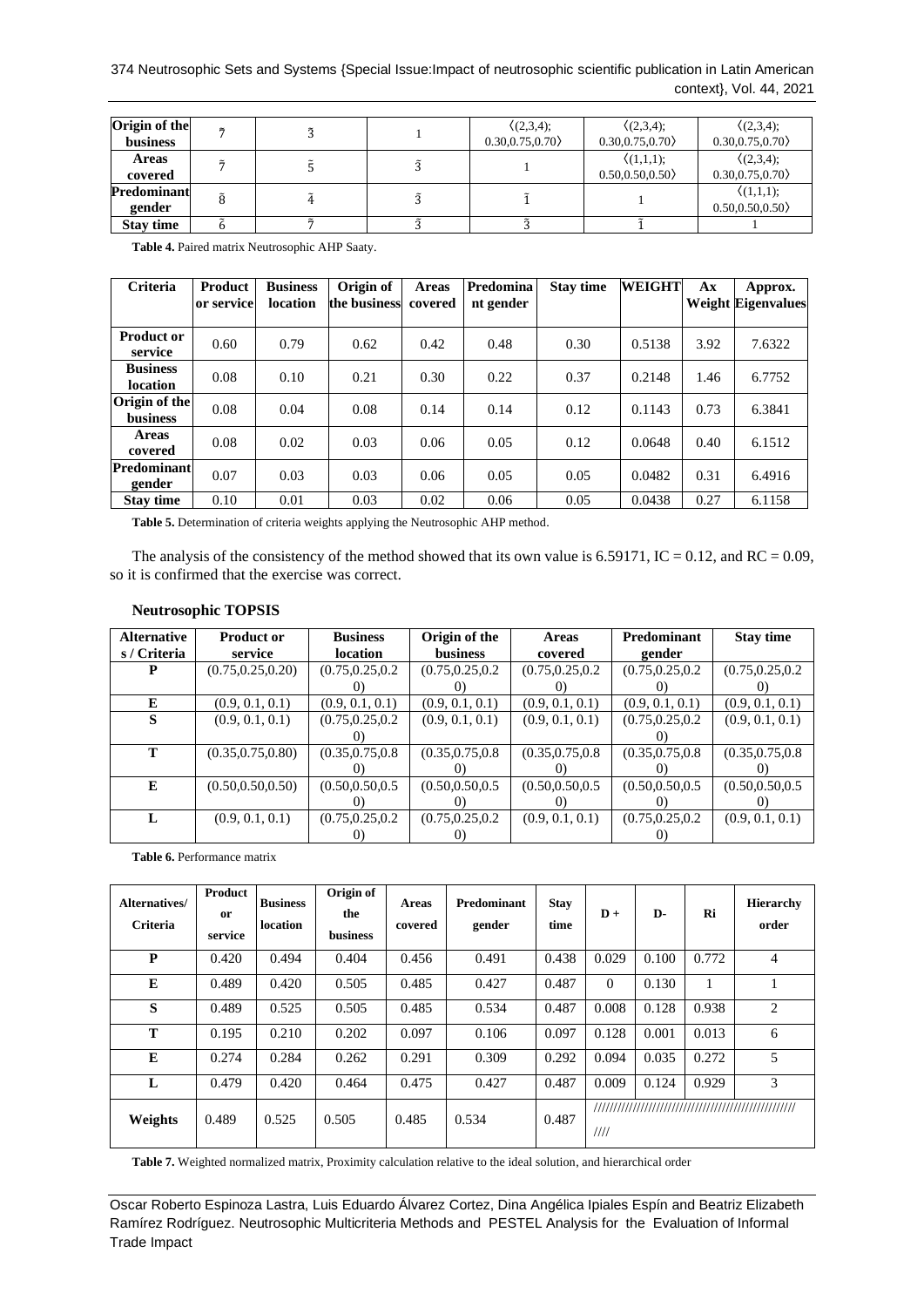# **Conclusions**

Informal trade in Ecuador is in a boom at an economic-social level that is currently being promoted by the situation of poverty in which the country is submerged. This implies that the activities carried out by informal traders are exponentially strengthened since the activity will continue to rise as long as there is a demand from the population. Traders start with the objective of generating resources and profitability that allow them to mobilize resources and have a favorable flow of money for them, but they end up causing negative impacts in the places where they take place. This is why the evaluation is necessary, which presents the following main results:

- The PESTEL analysis shows that there is a prevalence in the existence of negative impacts due to the growing informal trade in this locality. Despite the benefit that many people who work in it may obtain. The external view provided by the technique shows that both the economic and social aspects are substantially suffering because of this situation.
- We found that the criteria by which informal markets are governed and established are the following: product or service in high demand, location of the business in public spaces, the non-legal origin of the business, which presupposes a low initial investment cost, areas covered or extent achieved by the merchant, predominant gender, length of stay. With the proper development of these factors, informal merchants achieve an exponential impact as they achieve competitiveness, strategic and operational management.
- The experts consistently agreed that each of these criteria or factors is taken into account for the establishment of businesses, and that is why they cause the greatest impact within their successful development. Thus, if you want to reduce this rise in the informal market, you must initially establish policies and/or actions to regulate the variables of product or service offer, the location of the business, and its legal origin.
- The modeling through the application of the neutrosophic TOPSIS showed that the previous criteria mainly enhance the economic, social, legal, political, ecological impacts and finally, the technological ones where they do not have any incidence. Therefore, economic social strategies must be drawn up, with legal and political support, such as those proposed below:
	- o Increased control by the authorities is needed.
	- o In the Mariscal Market, coordinated actions must be taken so that merchants limit their aspirations to carry out illegal activity, as well as to minimize social mobility and include corrective measures and support for the informal sector in zonal planning.
	- o Local authorities must carry out joint activities to deal with the problem and develop a plan that allows for the socialization of established public policies and the benefits they can have in informal trade.
	- o Carry out socialization processes that limit the purchase to sellers who do not have identification as well as to reformulate the ordinance of use of public space.

# **References**

- <span id="page-8-0"></span>[1] E. V. Portero Ortiz, "Evaluación del impacto del comercio informal en el mercado Mariscal de Puyo," Examen complexivo previo a la obtención del título de Ingeniero De Empresas y Administración de Negocios, Carrera de administración de empresas y negocios, Universidad Regional Autónoma de Los Andes "UNIANDES", 2018.
- <span id="page-8-1"></span>[2] L. Zumba R. (2020) Ecuador, a ciegas sobre su mercado informal. *Expreso*. Available: https:/[/www.expreso.ec/actualidad/economia/ecuador-ciegas-mercado-informal-88316.html](http://www.expreso.ec/actualidad/economia/ecuador-ciegas-mercado-informal-88316.html)
- <span id="page-8-2"></span>[3] G. Coba. (2020) Cinco de cada 10 personas con empleo están en la informalidad. *Primicias*. Available: https:/[/www.primicias.ec/noticias/economia/persons-empleo-informalidad-ecuador/#](http://www.primicias.ec/noticias/economia/persons-empleo-informalidad-ecuador/)
- <span id="page-8-3"></span>[4] J. E. Ricardo, N. B. Hernández, R. J. T. Vargas, A. V. T. Suntaxi, and F. N. O. Castro, "La perspectiva ambiental en el desarrollo local," *Dilemas contemporáneos: Educación, Política y Valores,* 2017.
- <span id="page-8-4"></span>[5] M. A. Pérez, "¿Qué es el análisis PESTEL? )," *Zona Económica,* 2018.
- <span id="page-8-5"></span>[6] L. Albarracin, Jalón , E., Molina, J., & Laverde , J., "Inserción de un sistema automatizado de riego por aspersión para parques del cantón," *Dilemas Conteporáneos,* p. 59, 2019.
- [7] L. Albarracín, Jalón, E., Guerrero, K., & LLanganate, J., "Prototipo de control de entrada y salida para el parqueadero de UNIANDES-Quevedo," *Dilemas Contemporáneos: Educación, Política y Valores,* p. 7, 2020.
- [8] L. J. M. C. E. José, & Zambrano, J. A. L. O. A. , "Inclusión de la Programación Informática como herramienta para el desarrollo del razonamiento lógico y abstracto en el pensamiento de los niños de Educación General Básica, Nivel Medio. dilemas.," 2018.
- [9] K. K. Kendall Julie, "Análisis y diseño de sistemas," vol. Sexta Edición, 2005.
- [10] G. Londoño, "Investigación y problematización: Ejercicios didácticos en la docencia universitaria. Bogotá: Universidad de la Salle," 2013.
- [11] L. J. Molina Chalacan, Giler Chango, J. L., & Albarracín Zambrano, L. O., "Prototipo para el control inmótico de oficinas UNIANDES Quevedo," *Dilemas Contemporáneos: Educación, Política y Valores,* p. 7, 2020.
- [12] F. J. Moliner, "Informática para grupos," *Valencia: Generalitat,* 2005.
- Oscar Roberto Espinoza Lastra, Luis Eduardo Álvarez Cortez, Dina Angélica Ipiales Espín and Beatriz Elizabeth Ramírez Rodríguez. Neutrosophic Multicriteria Methods and PESTEL Analysis for the Evaluation of Informal Trade Impact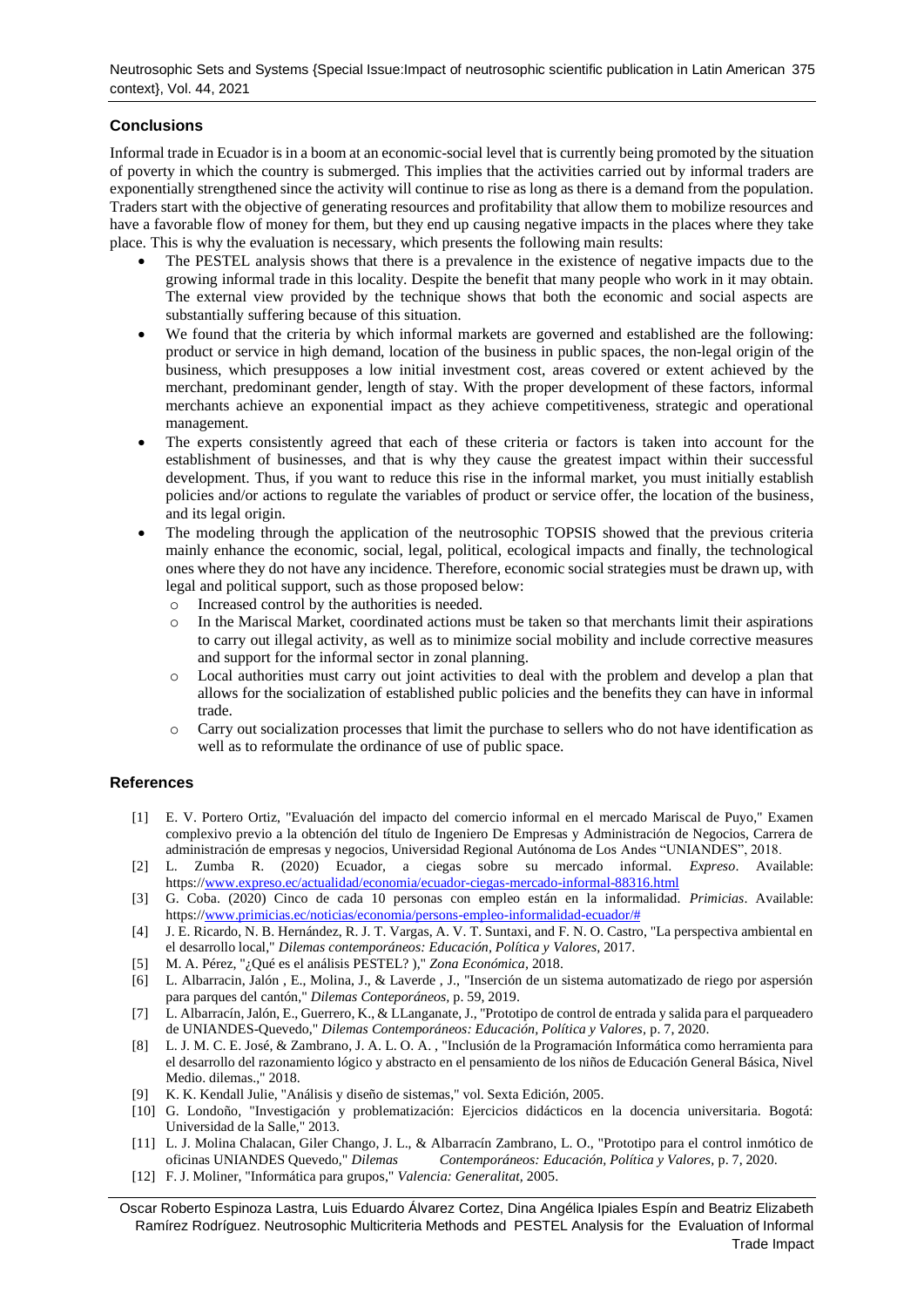- [13] J. J. Parsons, "Computación: Nuevas perspectivas (Decima ed.)," 2008.
- [14] D. V. P. Ruiz, Matute, J. C. A., Arias, E. J. J., Zambrano, L. O. A., Chalacán, L. J. M., Quevedo, Í. M. S., & Paredes, A. R. Z., " Softcomputing in neutrosophic linguistic modeling for the treatment of uncertainty in information retrieval. ," *Neutrosophic Sets and Systems,* p. 69, 2019.
- [15] M. Villa, Roman, D., Roman, A., Albarracin, L., Jalon, E., & Cedeño, D., "EL EMPRENDIMIENTO EN LA FORMACIÓN DEL ESTUDIANTE EN LOS INSTITUTOS TECNOLÓGICOS SUPERIORES," pp. 103-114, 2018.
- [16] A. Zuñiga, Jalón, E., & Albarracín, L., "Laboratorios virtuales en el proceso enseñanza-aprendizaje en Ecuador. ," *Dilemas Contemporaneos,* 2019.
- [17] J. E. Ricardo, D. F. C. Flores, J. A. E. Díaz, and K. P. Teruel, "An Exploration of Wisdom of Crowds using Neutrosophic Cognitive Maps," *Neutrosophic Sets and Systems,* vol. 37, pp. 08-15, 2020.
- [18] M. L. Vázquez, J. Estupiñan, and F. Smarandache, "Neutrosofía en Latinoamérica, avances y perspectivas," *Revista Asociación Latinoamericana de Ciencias Neutrosóficas. ISSN 2574-1101,* vol. 14, pp. 01-08, 2020.
- [19] G. Á. Gómez, J. V. Moya, and J. E. Ricardo, "Method to measure the formation of pedagogical skills through neutrosophic numbers of unique value," *Revista Asociación Latinoamericana de Ciencias Neutrosóficas. ISSN 2574- 1101,* vol. 11, pp. 41-48, 2020.
- <span id="page-9-0"></span>[20] C. A. R. Medina, B. E. T. Ortiz, and M. E. V. Córdova, "Análisis del debido proceso en la clausura de los locales de atención al público utilizando análisis Pestel combinado con AHP de Saaty," *Universidad y Sociedad,* vol. 12, pp. 398-404, 2020.
- [21] M. R. H. Ruiz, R. C. J. Martínez, and B. E. T. Ortiz, "Aplicación de los métodos Pest-DAFO para el diagnóstico de la situación actual de la justicia indígena en Ecuador," *Universidad y Sociedad,* vol. 13, pp. 209-218, 2021.
- [22] G. K. Robles Zambrano, P. M. Moreno Arvelo, M. E. Gaspar Santos, and A. R. Pupo Kairuz, "A Trialist Perspective of the Labor Inclusion of Indigenous People in Ecuador through PESTEL and Neutrosophic Cognitive Maps," *Neutrosophic Sets and Systems,* vol. 37, pp. 31-38, 2020.
- <span id="page-9-1"></span>[23] T. L. Saaty, *Toma de decisiones para líderes*: RWS Publications, 2014.
- <span id="page-9-2"></span>[24] A. Arquero, M. Alvarez, and E. Martinez, "Decision Management making by AHP (analytical hierarchy process) trought GIS data," *IEEE Latin America Transactions,* vol. 7, pp. 101-106, 2009.
- <span id="page-9-7"></span>[25] O. Mar, I. Santana, and J. Gulín, "Competency assessment model for a virtual laboratory system and distance using fuzzy cognitive map," *Revista Investigación Operacional* vol. 38, pp. 170-178, 2017.
- [26] L. K. B. Villanueva, D. A. V. Intriago, L. K. Á. Gómez, and A. M. I. Morán, "Business Plan for Entrepreneurs, Actors and Organizations of Social and Solidarity Economy based on Neutrosophic AHP-SWOT," *Neutrosophic Sets and Systems,* vol. 37, p. 27, 2020.
- [27] M. F. S. Salgado, G. F. A. Hidalgo, and S. B. G. Gallegos, "A composite Index of Social Vulnerability to Earthquake Hazard in Canton Atacames," *Neutrosophic Sets and Systems,* vol. 37, pp. 250-259, 2020.
- [28] S. D. Á. Gómez, J. F. G. García, and B. P. Guanolema, "Linking Neutrosophic AHP and Neutrosophic Social Choice Theory for Group Decision Making," *Neutrosophic Sets and Systems,* vol. 37, pp. 389-398, 2020.
- [29] J. M. P. Paucar, V. H. L. Salcedo, and J. R. C. Morillo, "Multicriteria Analysis of the Violation of the Right to Education in Young People," *Neutrosophic Sets and Systems,* vol. 37, pp. 336-346, 2020.
- [30] R. L. Maldonado Manzano, M. E. Spain Herrería, J. Santillán Andrade, and E. Barrientos, "A Multicriteria Approach to Calculate the Index of Promotion of Legal Culture using Neutrosophic Numbers," *Neutrosophic Sets and Systems,*  vol. 37, pp. 193-199, 2020.
- [31] A.-B. Mohamed and M. Mohamed, "Multi-criteria group decision making based on neutrosophic analytic hierarchy process: Suggested modifications," *Neutrosophic Sets and Systems,* vol. 43, 2021.
- [32] C. P. Cisneros Zúñiga, R. C. Jiménez Martínez, and L. R. Miranda Chávez, "Neutrosophic Analytic Hierarchy Process for the Control of the Economic Resources Assigned as Alimony,," *Neutrosophic Sets and Systems,* vol. 37, pp. 80-89, 2020.
- [33] L. Á. Cortés, M. R. H. Ruiz, and M. P. M. Rodrigo, "Neutrosophic Multicriteria Method for Evaluating the Impact of Informal Trade on the "Mariscal de Puyo" Market," *Neutrosophic Sets and Systems,* vol. 37, pp. 277-286, 2020.
- [34] A. J. P. Palacios, L. B. Bustamante, V. C. Armijo, and V. S. N. Luque, "Neutrosophic multicriteria method to evaluate the com-petencies of mayoral candidates," *Revista Asociación Latinoamericana de Ciencias Neutrosóficas. ISSN 2574-1101,* vol. 11, pp. 17-24, 2020.
- [35] B. M. G. Nuñez, O. P. Peña, and M. Y. L. Vázquez, "Selección de indicadores medioambientales mediante técnicas de decisión multicriterio neutrosóficas," *Revista Asociación Latinoamericana de Ciencias Neutrosóficas. ISSN 2574- 1101,* pp. 56-64, 2021.
- [36] G. D. J. Bastida Tello, R. Comas Rodríguez, and J. L. García Delgado, "Selection of Non- Pharmacological Treatments for mild Cognitive Impairmentin older Adults with Neutrosophic-AHP," *Neutrosophic Sets and Systems,*  vol. 37, pp. 132-140, 2020.
- <span id="page-9-3"></span>[37] P. Biswas, S. Pramanik, and B. C. Giri, "Value and ambiguity index based ranking method of single-valued trapezoidal neutrosophic numbers and its application to multi-attribute decision making," *Neutrosophic Sets and Systems,* vol. 12, pp. 127-138, 2016.
- <span id="page-9-4"></span>[38] J. Ye, "Trapezoidal neutrosophic set and its application to multiple attribute decision-making," *Neural Computing and Applications,* vol. 26, pp. 1157-1166, 2015.
- <span id="page-9-5"></span>[39] !!! INVALID CITATION !!!
- <span id="page-9-6"></span>[40] I. Del, "Operators on Single Valued Trapezoidal Neutrosophic Numbers and SVTN-Group Decision Making," *Neutrosophic Sets and Systems,* vol. 22, pp. 131-150, 2018.